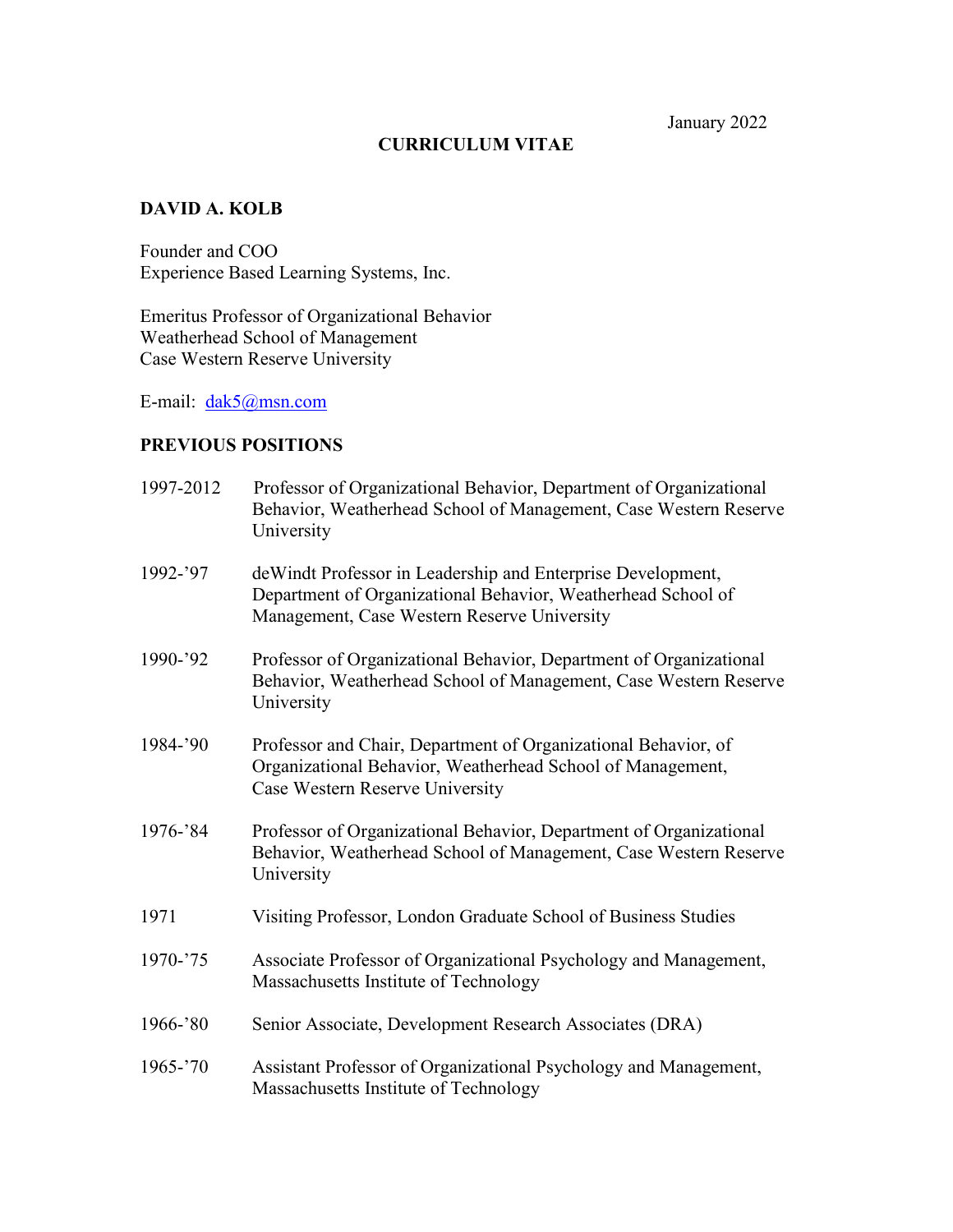# **EDUCATION**

| 1967                    | Ph.D., Social Psychology with concentration in Personality Research,<br>Harvard University |  |
|-------------------------|--------------------------------------------------------------------------------------------|--|
| 1964                    | M.A. Harvard University                                                                    |  |
| 1961                    | A.B., cum laude with honors in Psychology, Knox College                                    |  |
| <b>HONORARY DEGREES</b> |                                                                                            |  |
| 1996                    | Dr. of Humane Letters, <i>honoris causa</i> , SUNY Empire State College                    |  |
| 1994                    | Dr. of Letters, <i>honoris causa</i> , Franklin University                                 |  |
| 1988                    | Ph.D., <i>honoris causa</i> , International Management Centre, Buckingham<br>U.K.          |  |
| 1984                    | Sc.D., <i>honoris causa</i> , University of New Hampshire, School for Lifelong             |  |

## **AWARDS & CITATIONS**

Learning

| 2014        | Distinguished Scholar Address—"Becoming an Experiential Management<br>Educator". Academy of Management, Management Education Division           |
|-------------|-------------------------------------------------------------------------------------------------------------------------------------------------|
| 2014-15     | Ranked $# 6$ in the Global Gurus Education Top 30                                                                                               |
| 2012        | Room in the Medical Management Centre at Karolinska<br>Institute, Stockholm, Sweden named in honor of David A Kolb                              |
| 2011        | Distinguished Paper Award Decision Sciences Institute                                                                                           |
| 2010        | Organization Development Practitioner Outstanding Article Award                                                                                 |
| 2008        | "Educational Pioneers of the Year Award" from the National Society for<br>Experiential Education (with Alice Kolb)                              |
| $2002 - 03$ | Case Weatherhead School of Management Research Recognition Award                                                                                |
| 1991        | Morris T. Keeton Adult and Experiential Learning Award, Council for<br>Adult & Experiential Learning (CAEL)                                     |
| 1984        | "Excellence in Scholarship in Research which Advances the Conceptual<br>Understanding of Experiential Learning," presented by Council for Adult |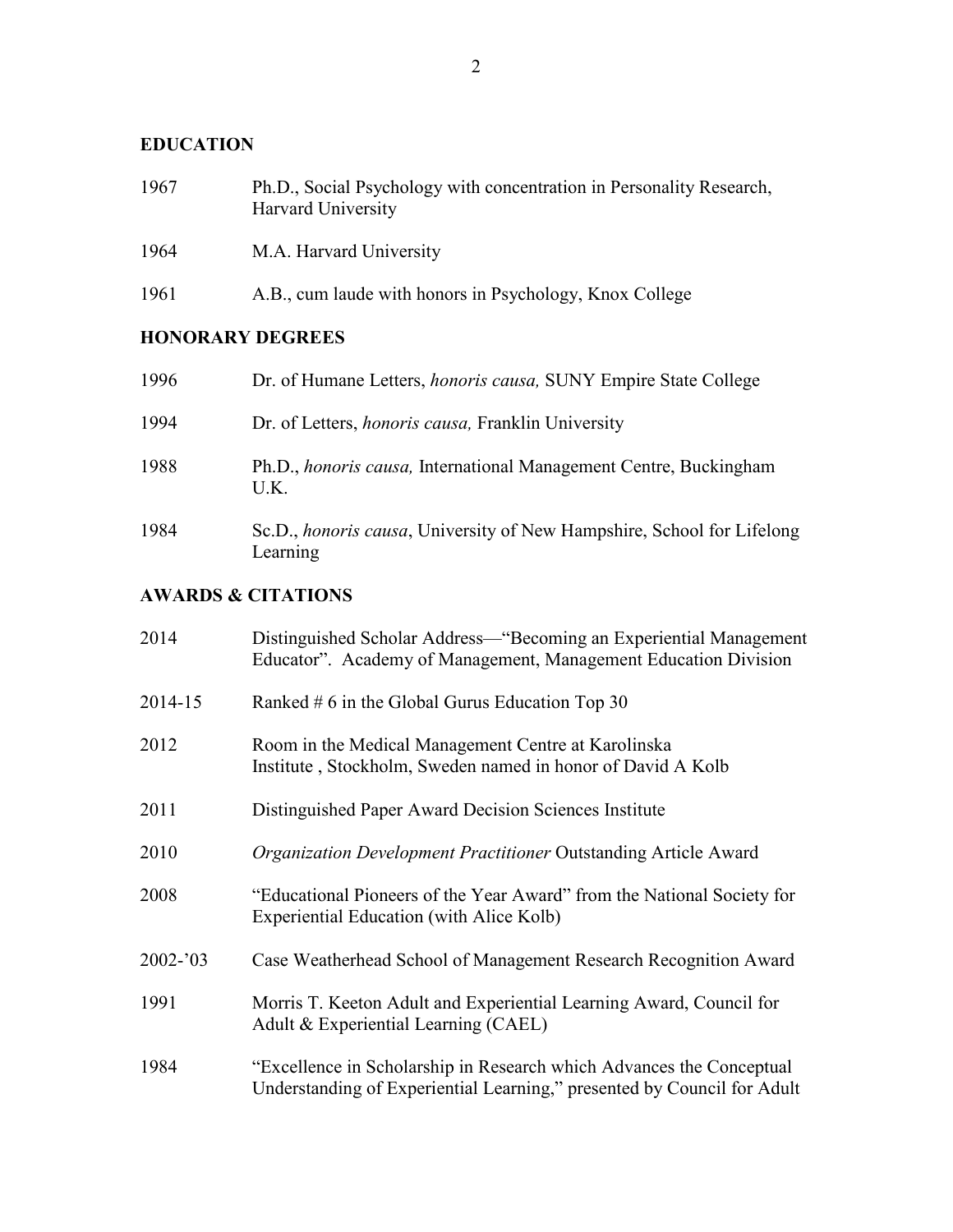## & Experiential Learning (CAEL)

- 1984- *Who's Who in the World*, *Who's Who in America, Who's Who in the Midwest, Who's Who in American Education*
- 1963 U.S. Public Health Pre-doctoral Research Fellow, Harvard University
- 1961-'62 Woodrow Wilson Fellow

## **PROFESSIONAL ACTIVITIES**

| 1988-2017 | Experiential Learning Section Editor & Editorial Review Board,<br><b>Simulation and Gaming</b>                                                       |
|-----------|------------------------------------------------------------------------------------------------------------------------------------------------------|
| 1987-     | Consulting Reader, Psychological Reports and<br>Perceptual and Motor Skills                                                                          |
| 2001-2008 | Editorial Review Board, Academy of Management Learning and<br>Education                                                                              |
| 1990-2007 | <b>Editorial Review Board, Human Relations</b>                                                                                                       |
| 1989-1995 | Steering Committee, International Congress on Experiential Learning                                                                                  |
| 1988-1998 | Council Member, National Center on Adult Learning (NCAL)                                                                                             |
| 1984-2008 | Editorial Review Board, Journal of Management Development                                                                                            |
| 1984-1985 | Editorial Review Board, Academy of Management Review                                                                                                 |
| 1981-1987 | Board of Directors, Council for Adult & Experiential Learning<br>(CAEL)                                                                              |
| 1974      | Charter Member, International Association of Applied Social<br>Scientists (Organization Development, Community Development,<br>Laboratory Education) |
| 1966      | Charter Member, Society for Intercultural Education, Training and<br>Research (SIETAR)                                                               |
| 1961-2000 | Member, American Psychological Association                                                                                                           |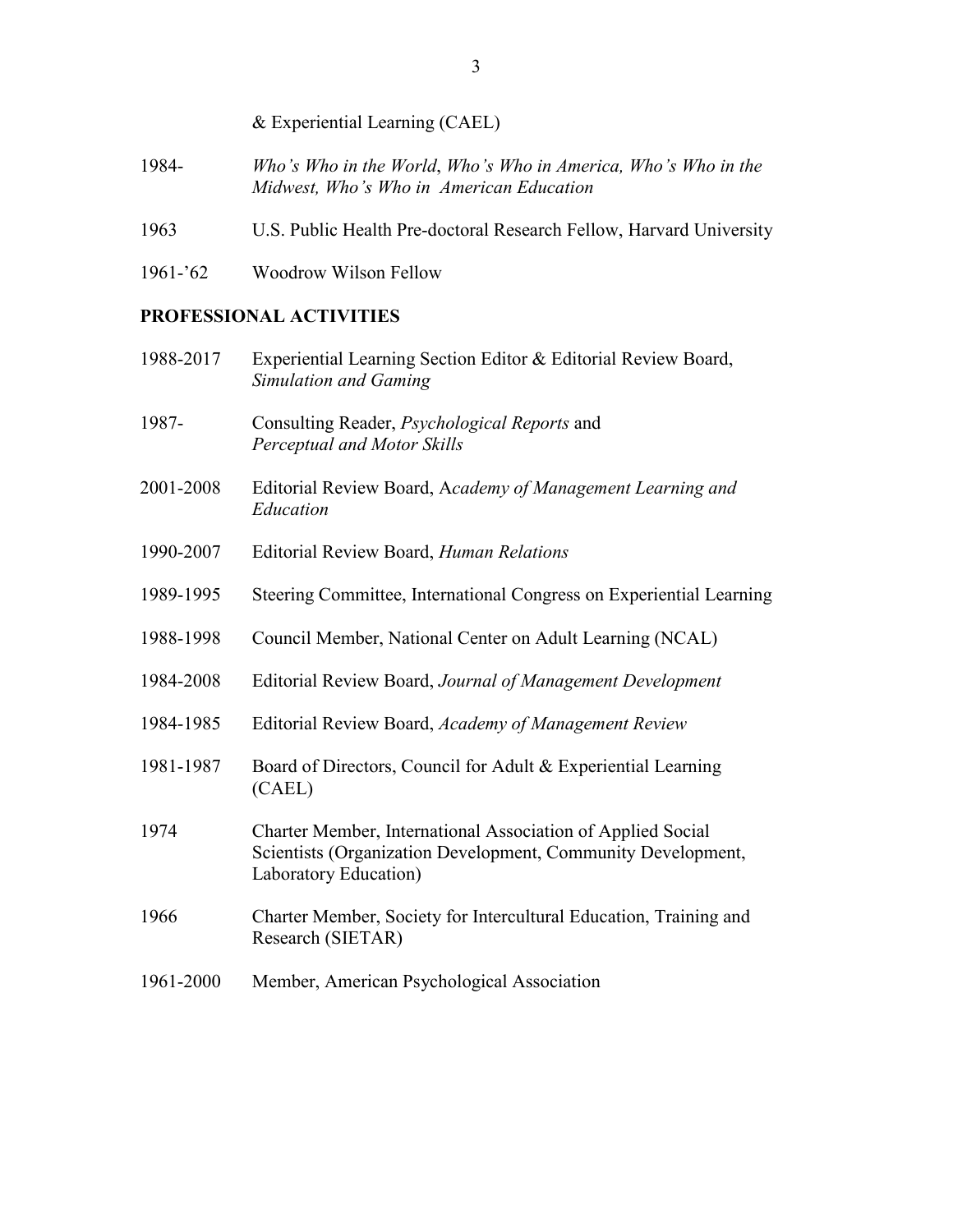### **PUBLICATIONS. (To review and access citations of these works go to: [http://scholar.google.com/citations?user=MBn\\_GG4AAAAJ&hl=en](http://scholar.google.com/citations?user=MBn_GG4AAAAJ&hl=en) )**

#### **Books and Monographs**

Kolb, A. Y. & Kolb, D. A. (2021). *The Kolb Experiential Learning Profile: A Comprehensive Guide to the Theory, Psychometrics and Research on Validity and Educational Applications*. Kaunakakai, HI: Experience Based Learning Systems.

Kolb, A. Y. & Kolb, D. A. (2017). *The Experiential Educator: Principles and Practices of Experiential Learning.* Kaunakakai, HI: EBLS Press.

Peterson, K. & Kolb, D. A. (2017). *How You Learn Is How You Live: Nine Ways of Learning That Can Transform Your Life.* San Francisco: Berrett-Koehler

Peterson, K. & Kolb, D. A. (2017). *How You Learn Is How You Live: Personal Development Guide.* Bratenahl, OH: Institute for Experiential Learning

Kolb, D. A. (2015) *Experiential learning: Experience as the source of learning and development.* 2nd Edition. Upper Saddle River NJ: Pearson Education

Seifferlein, S. & Kolb D. A. (2014). *The definitive guide to teaching golf coaches how to be better teachers.* USA Golf Marketing.com

Kolb, A. Y. & Kolb, D. A. (2013). *The Kolb Learning Style Inventory 4.0: A Comprehensive Guide to the Theory, Psychometrics, Research on Validity and Educational Applications.* Boston, MA: Hay Resources Direct [www.haygroup.com/leadershipandtalentondemand](http://www.haygroup.com/leadershipandtalentondemand)

Kolb, A. Y. & Kolb, D. A. (2013). *The Kolb Learning Style Inventory 3.1& 3.2: Technical Specifications.* Boston, MA: Hay Resources Direct [www.haygroup.com/leadershipandtalentondemand](http://www.haygroup.com/leadershipandtalentondemand)

Kayes, A. B., Kayes, D. C., Kolb, A. Y. and Kolb, D. A. (2005). *The Kolb team learning experience: Facilitator's Guide.* Boston, MA: Hay Resources Direct.

Kayes, A. B., Kayes, D. C., Kolb, A. Y. and Kolb, D. A. (2004). *The Kolb team learning experience: Improving team effectiveness through structured learning experiences.*  Boston, MA: Hay Resources Direct.

Baker, A. C., Jensen, P. J. and Kolb, D. A. and Associates. (2002) *Conversational learning: An experiential approach to knowledge creation.* Westport Conn.: Quorum Books.

Osland, J. S., Kolb, D. A., Rubin I. M. and Turner M. E. (2007). *Organizational*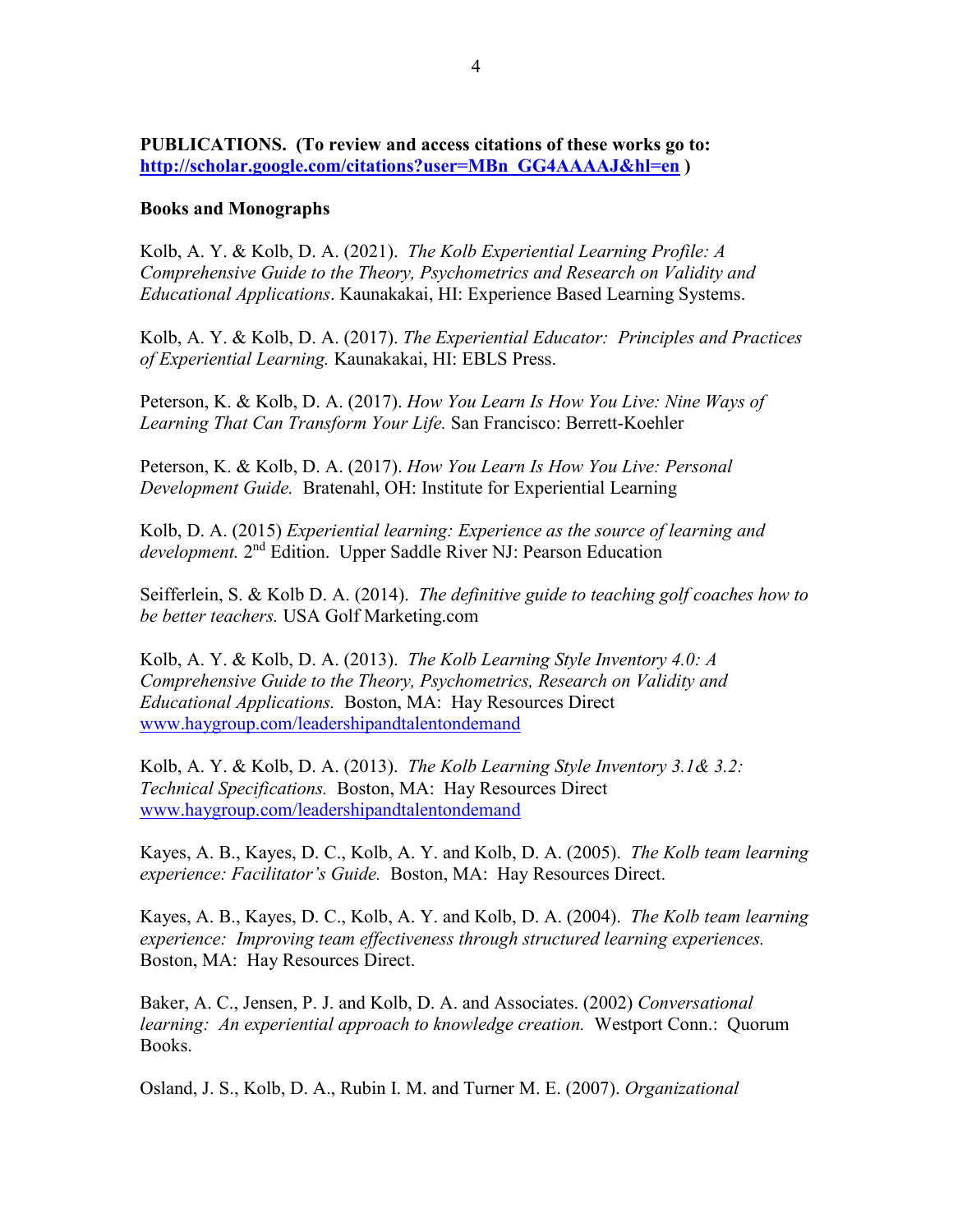*behavior: An experiential approach.* 8<sup>th</sup> edition. Upper Saddle River, NJ: Prentice Hall.

Osland, J. S., Turner, M. E., Kolb, D. A. and Rubin I. M. (2007). *The organizational behavior reader*. 8<sup>th</sup> edition. Upper Saddle River, NJ: Prentice Hall.

Osland, J. S., Kolb, D. A. and Rubin I. M. (2001). *Organizational behavior: An*  $$ 

Osland, J. S., Kolb, D. A. and Rubin I. M. (2001). *Organizational behavior reader*. 7<sup>th</sup> edition. Upper Saddle River, NJ: Prentice Hall.

Boyatzis, R.E., Cowen, S.S. & Kolb, D.A. (1995). *Innovation in professional education: Steps on a journey from teaching to learning.* San Francisco: Jossey-Bass.

Kolb, D., Osland, J. & Rubin, I. (1995). *Organizational behavior: An experiential approach to human behavior in organizations* (6<sup>th</sup> edition). Englewood Cliffs, N.J.: Prentice-Hall. (Previously titled: *Organizational psychology: An experiential approach to organizational behavior* by D. Kolb, I. Rubin, & J. McIntyre.) [Prior editions: 1971, 1974, 1979, 1984, 1991; trans. In French, Spanish, Portuguese, Korean and Norwegian]

Kolb, D., Osland, J. & Rubin, I. (1995). *The organizational behavior reader* (6<sup>th</sup> edition). Englewood Cliffs, N.J.: Prentice-Hall. (Previously titled: *Organizational psychology: Readings on human behavior in organizations*, edited by D. Kolb, I. Rubin, & J. McIntyre.) [Prior editions: 1971, 1974, 1979, 1984, 1991; trans. In French, Spanish, Portuguese, Korean and Norwegian]

Kolb, D. (1984). *Experiential learning: Experience as the source of learning and development*. Englewood Cliffs, N.J.: Prentice Hall.

Kolb, D. & Wolfe, D., *et al.* (1982, April). *Professional education and career development: A cross-sectional study of adaptive competencies in experiential learning*. Available from ERIC Resources in Education (ERIC Resource No. ED 209-493/CE 030 519).

Schwitzgebel, R. & Kolb, D. (1974). *Changing human behavior: Principles of planned intervention.* N.Y.: McGraw Hill, 1974 (trans. into German).

#### **Chapters in Books**

Passarelli A. M. & Kolb D. A. (2021 In press). The learning way—Learning from experience as the path to lifelong learning and development. In London, M. (Ed.), *Handbook of lifelong learning.* 2nd Edition.N.Y.: Oxford University Press

Kolb, D. A. & Yeganeh, B. (2016) Deliberate Experiential Learning: Mastering the Art of Learning from Experience. In Kim Elsbach, D. Christopher Kayes and Anna Kayes'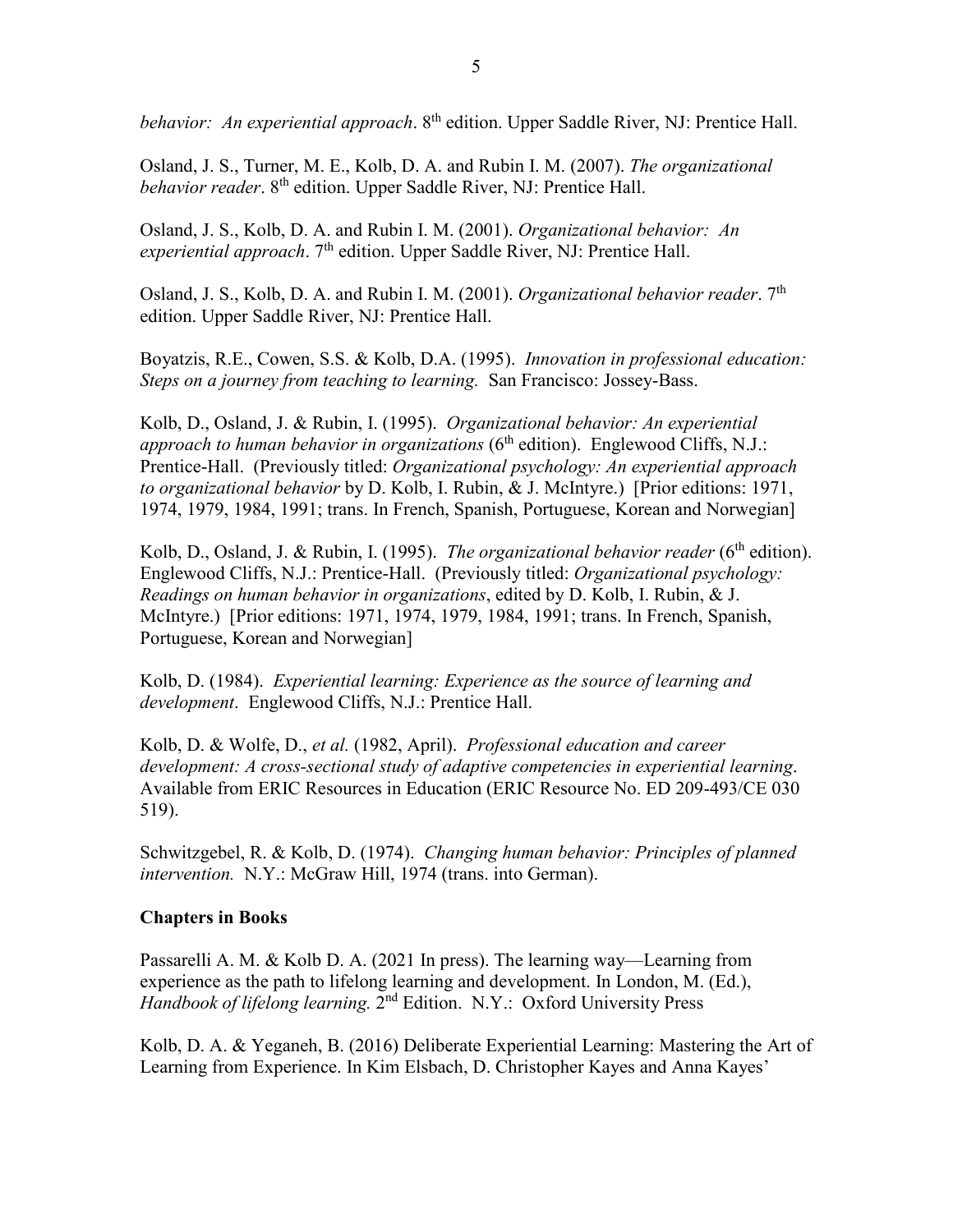(Eds). *Contemporary Organizational Behavior in Action* 1st edition. Upper Saddle River, NJ: Pearson Education

Nehyba, J., Lazarova, B., Kolb, D. A., Korthagen, F. A. J., Boud, D. Jarvis, P., Moon, J. A., Kolar, J., Dobrovolna, S., Svec, J. & Valenta, J. (2014). *Reflexe v procesu uceni: Destkrat stejne a prece jinsk.* Brno, Czech Republic Masarykova University.

Rainey M. A. & Kolb, D. A. (2014). Organization leadership: Leading in a learning way. In Jones, B. B. & Brazzel, M. *(Eds.) The NTL Handbook of Organization Development and Change: Principles, Practices, and Perspectives.* p 329-348 Arlington, VA: NTL Institute

Trinh M. P. & Kolb, D. A. (2014). Experiential learning styles across cultures. In Bennett, J. M. (Ed.) *Encyclopedia of Intercultural Competence.* San Francisco: Sage

Kolb, D. A. & Peterson, K. (2013). Tailor your coaching to people's learning styles. *HBR Guide to Coaching your Employees.* Cambridge, MA: Harvard Business Publishing

Passarelli A. M. & Kolb D. A. (2012). Using Experiential Learning Theory to Promote Student Learning and Development in Programs of Education Abroad. In Michael Vande Berg, Michael Page, & Kris Lou (Eds.) *Student Learning Abroad*. Sterling, VA: Stylus Publishing

Kolb, D. A. (2012) Entry for "Experiential Learning Theory and Learning Styles" In Eric Kessler (Ed.) *Encyclopedia of Management Theory.* San Francisco, CA: Sage Publications

Gemmell, R. M. & Kolb, D. A. (2012). Entry for "Experiential learning and creativity in entrepreneurship". In *Encyclopedia on Creativity, Invention, Innovation, and Entrepreneurship,Volume 1 Creativity and Invention (*Norbert Seel Ed.)*.* London: Springer Publishers

Kolb, A. Y. & Kolb, D. A. (2010). Entries for: "Experiential learning theory", "Kolb's learning styles", "Meta-cognitive experiential learning", "Learning identity", "Experiential learning space", "Experiential learning spiral" & "learning style". In Seel, N. M. (Ed.) *Encyclopedia of the sciences of learning.* N. Y.: Springer Science+Business, LLC

Passarelli A. M. & Kolb D. A. (2011). The learning way—Learning from experience as the path to lifelong learning and development. In London, M. (Ed.), *Handbook of lifelong learning.* Chapter 6 70-90 N.Y.: Oxford University Press

Sharma, G. & Kolb, D. A. (2010). The learning flexibility index: Assessing contextual flexibility in learning style. in: Rayner, S. and Cools, E., *Style differences in cognition, learning and management: Theory, research and practice.* N. Y.: Routledge Publishers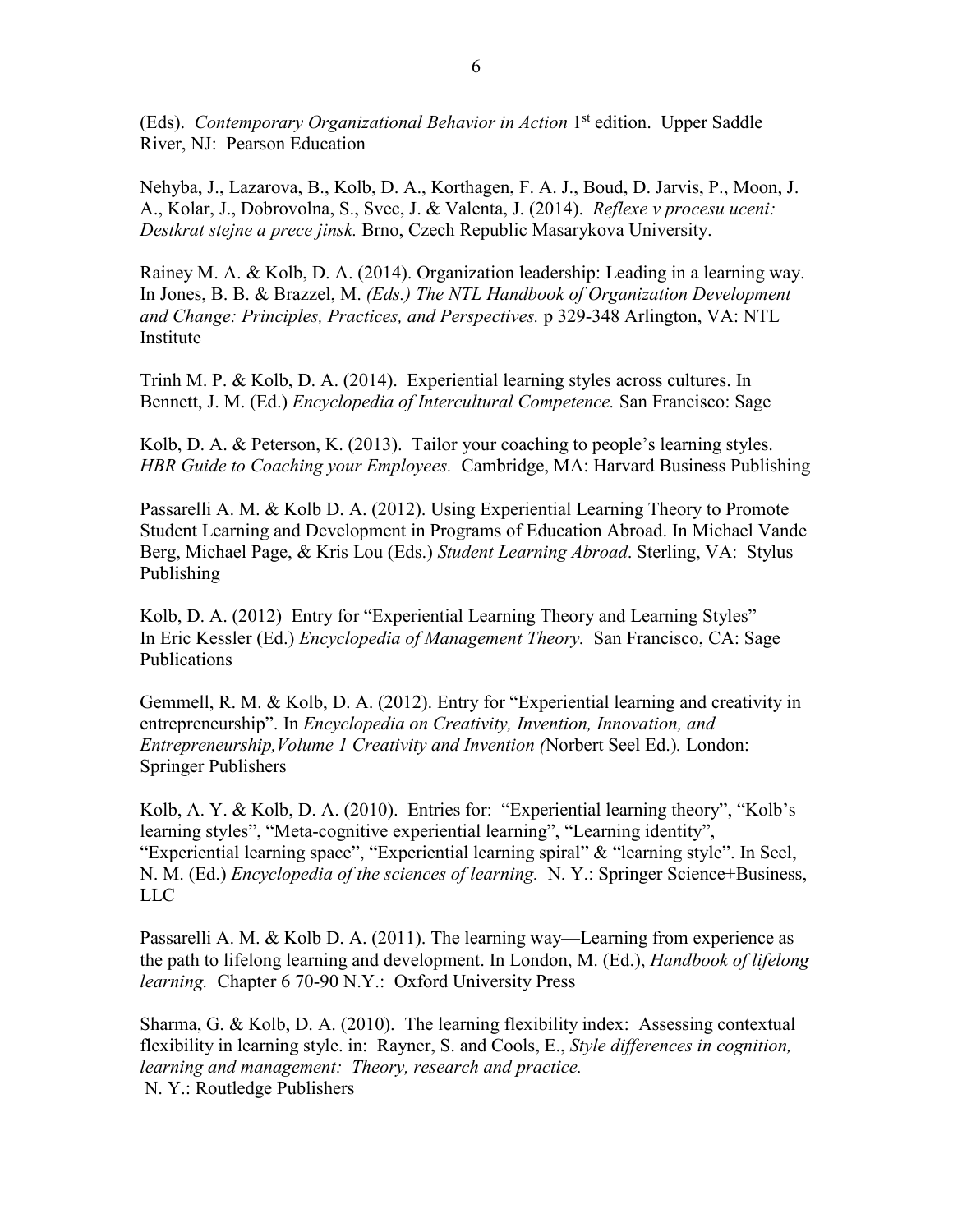Kolb, A. Y. & Kolb, D. A. (2009). On becoming a learner: The concept of learning identity. In Bamford-Rees et. al. (Eds.), *Learning never ends: Essays on adult learning inspired by the life and work of David O. Justice* Chicago, IL: CAEL Forum and News

Kolb, A. Y. & Kolb, D. A. (2009). Experiential learning theory: A dynamic, holistic approach to management learning, education and development. Chapter 3 in Armstrong, S. J. & Fukami, C. (Eds.) *Handbook of Management Learning, Education and Development.* London: Sage Publications

Kolb, A. Y. and Kolb, D. A. (2006). Learning styles and learning spaces: A review of the multidisciplinary application of experiential learning in higher education. Chapter 3 (p45-91) in Sims, R and Sims, S. (Eds.). *Learning styles and learning: A key to meeting the accountability demands in education.* Hauppauge, NY: Nova Publishers

Eickmann, P., Kolb, A. Y. and Kolb, D. A**.** (2004) Designing Learning. In Collopy, F. and Boland, R. *Managing as designing: Creating a new vocabulary for management education and research.* Stanford University Press.

Baker, A. C., Jensen, P. J., and Kolb, D. A**.** (2002). Learning and Conversation. Chapter 1 in Baker, A. C., Jensen, P. J., and Kolb, D. A**.** (2002) *Conversational learning: An experiential approach to knowledge creation.* Westport Conn.: Quorum Books

Jensen, P. J. and Kolb, D. A. (2002) Conversation as Communion: Spiritual, Feminist, Moral, and Natural Perspectives. Chapter 2 in Baker, A. C., Jensen, P. J., and Kolb, D. **A.** (2002) *Conversational learning: An experiential approach to knowledge creation.*  Westport Conn.: Quorum Books

Baker, A. C., Wyss-Flamm, E. D., Kolb, D. A., and Jensen, P. J. (2002) Looking Back: Precursors to Conversational Learning in Group Dynamics. Chapter 3 in Baker, A. C., Jensen, P. J., and Kolb, D. A. (2002) *Conversational learning: An experiential approach to knowledge creation.* Westport Conn.: Quorum Books

Kolb, D. A., Baker A. C. and Jensen, P. J. (2002). Conversation as Experiential Learning. Chapter 4 in Baker, A. C., Jensen, P. J., and Kolb, D. A. (2002) *Conversational learning: An experiential approach to knowledge creation.* Westport Conn.: Quorum Books

Jensen, P. J. and Kolb, D. A. (2002). Streams of Meaning-making in Conversation. Chapter 7 in Baker, A. C., Jensen, P. J., and Kolb, D. A. *Conversational learning: An experiential approach to knowledge creation.* Westport Conn.: Quorum Books

Baker, A. C., Jensen, P. J., and Kolb, D. A. (2002). Extending the Conversation into Professional Conferences. Chapter 10 in Baker, A. C., Jensen, P. J., and Kolb, D. A. *Conversational learning: An experiential approach to knowledge creation.* Westport Conn.: Quorum Books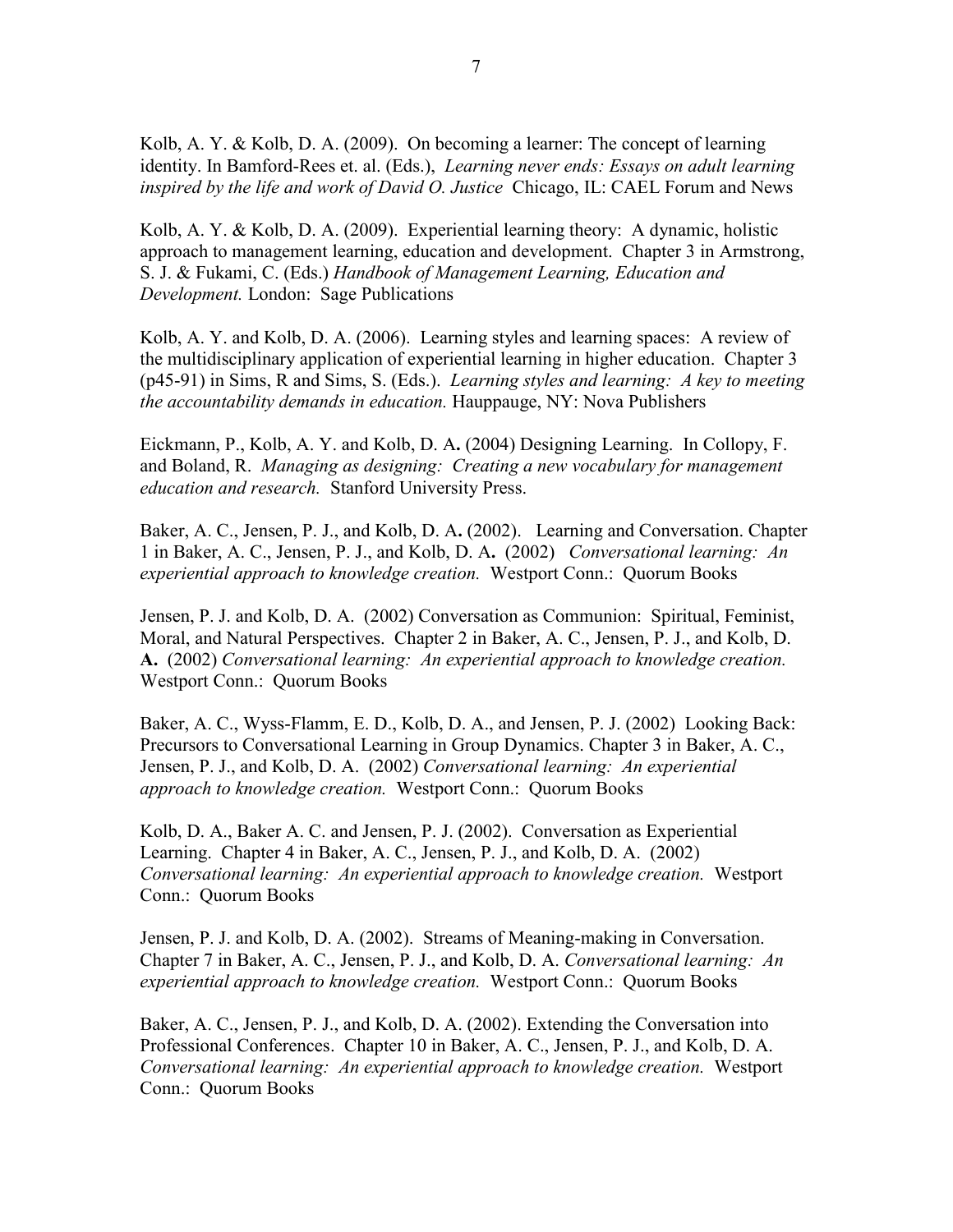Kolb, D. A., Boyatzis, R., & Mainemelis, C., (2001). Experiential learning theory: Previous research and new directions. In R. Sternberg and L. Zhang (Eds.) *Perspectives on cognitive, learning, and thinking styles.* Mahwah, NJ: Lawrence Erlbaum Associates.

Kolb, A., & Kolb, D. A. (2001). Learning styles. In Forest, J. & Kinser, K. (Eds.), *Encyclopedia of higher education in the United States*. ABC-CLIO Publishers.

Boyatzis, R.E. and Kolb, D.A.. (2000). Performance, learning, and development as modes of growth and adaption throughout our lives and careers. In Peiperl, M. e.t. al. (eds.). *Career Frontiers: New conceptions of working lives*. London: Oxford University Press.

Boyatzis, R.E. and Kolb, D.A. (2000). Performance, learning, and development as modes of growth and adaption throughout our lives and careers. Chapter 4 in Peiperl, M. e.t. al. (eds.). *Career Frontiers: New Conceptions of Working Lives*. London: Oxford University Press. 76-98

Jensen, P. & Kolb, D. A. (2000). Learning style and meaning-making in conversation. In Riding, R. & Rayner, S. (Eds.), *International perspectives on individual differences – new developments in learning/cognitive style.* JAI Press.

Rainey, M.A. & Kolb, D.A. (1995). Using experiential learning theory and learning styles in diversity education. In R.R. Sims & S.J. Sims (eds.), *The importance of learning styles: Understanding the implications.* Westport, Ct.: Quorum Books, Greenwood Publishing Group.

Sullivan, M. & Kolb, D.A. (1995). Perspectives in corporate training and development. In C. Roland, D. Wagner & R. Weigand (eds.), *Do it and understand! The bottom line on corporate experiential learning*. Dubuque IA: Kendall/Hunt Publishing.

Boyatzis, R.E., Cowen, S.S. & Kolb, D.A. (1995). Introduction: Taking the path toward learning. In R.E. Boyatzis, S.S. Cowen & D.A. Kolb (eds.), *Innovation in professional education: Steps on a journey from teaching to learning.* San Francisco: Jossey-Bass.

Boyatzis, R.E., Cowen, S.S. & Kolb, D.A. (1995). Management of knowledge: Redesigning the Weatherhead MBA program. In R.E. Boyatzis, S.S. Cowen & D.A. Kolb (eds.), *Innovation in professional education: Steps on a journey from teaching to learning.* San Francisco: Jossey-Bass.

Boyatzis, R.E., Cowen, S.S. & Kolb, D.A. (1995). Reactions from the stakeholders: The trials and tribulations of implementing a new program. In R.E. Boyatzis, S.S. Cowen & D.A. Kolb (eds.), *Innovation in professional education: Steps on a journey from teaching to learning.* San Francisco: Jossey-Bass.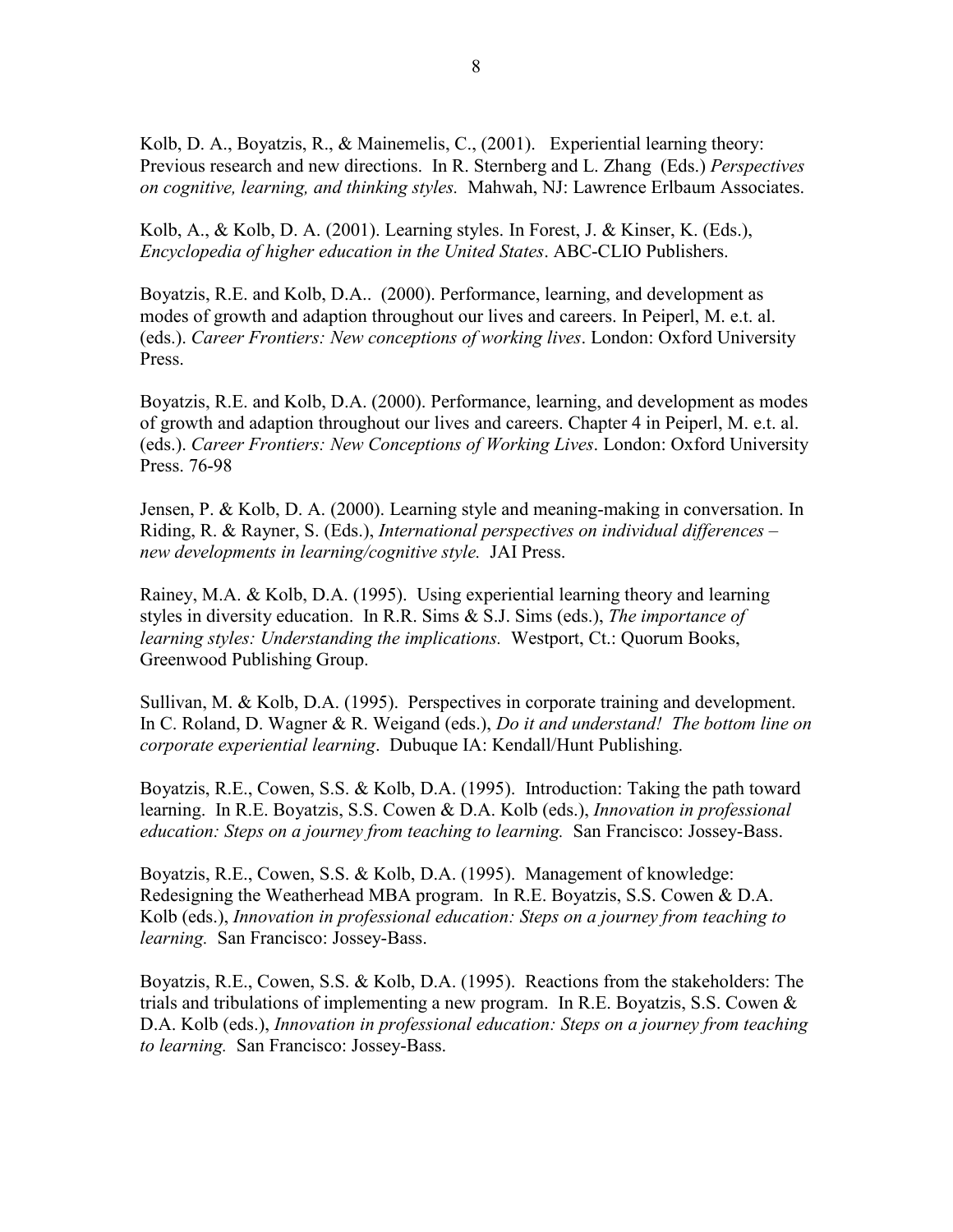Boyatzis, R.E., Cowen, S.S. & Kolb, D.A. (1995). Conclusion: What if learning were the purpose of education? In R.E. Boyatzis, S.S. Cowen & D.A. Kolb (eds.), *Innovation in professional education: Steps on a journey from teaching to learning.* San Francisco: Jossey-Bass.

Jensen, P. & Kolb, D. (1994). Learning and development. In M. Keeton (ed.), *Perspectives in experiential learning.* Chicago: Council for Adult and Experiential Learning (CAEL).

Baker A. & Kolb, D. (1993). Diversity, learning and good conversation. In R. Sims (ed.), *Diversity and differences in organizations: Issues and perspectives.* Westport, Ct.: Greenwood Press, Quorum Books.

Boyatzis, R.E., Cowen, S.S., & Kolb, D.A. (1991). Reflections on curriculum innovation in higher education: The new Weatherhead MBA program. In R.R. Sims & S.J. Sims (eds.), *Managing institutions of higher education in the 21st century.* Westport Ct.: Greenwood Press, Quorum Books.

Kolb, D.A. (1991). The challenges of advanced professional development. In L. Landon (ed.), *Roads to the learning society.* Chicago, IL: Council for Adult & Experiential Learning.

Kolb, D.A. (1987). Integrity and advanced professional leadership. In S. Srivastva  $\&$ Associates, *Functioning of executive integrity*. San Francisco: Jossey-Bass.

Lewis, L. & Kolb, D.A. (1986). Facilitating experiential learning: Observations and reflections. In L. Lewis (ed.), *Experiential and simulation techniques for teaching adults.* San Francisco: Jossey-Bass.

Kolb, D.A. (1983). Future directions for learning style research. In L. Curry (ed.), *Learning styles in continuing medical education.* Ottawa, Canada: Delhousie University.

Kolb, D.A. (1983). Problem management: Learning from experience. In S. Srivastva  $\&$ Associates, *The executive mind*. San Francisco: Jossey-Bass.

Wolfe, D.M. & Kolb, D.A. (1980). Beyond specialization: The quest for integration in mid-life. In B. Derr (ed.), *Individuals, organizations and careers.* N.Y.: Praeger Publishers.

Fry, R.E. & Kolb, D.A. (1979). Experiential learning theory and learning experiences in liberal arts education. In S. Brooks & J. Althof (eds.), *Enriching the liberal arts through experiential learning*. San Francisco: Jossey-Bass.

Wolfe, D.M. & Kolb, D.A. (1980). Career development, personal growth and experiential learning. In J.W. Springer (ed.), *Issues in careers and human resource development.* Washington, D.C.: ASTD Research Series #5. Also in D. Kolb, I. Rubin &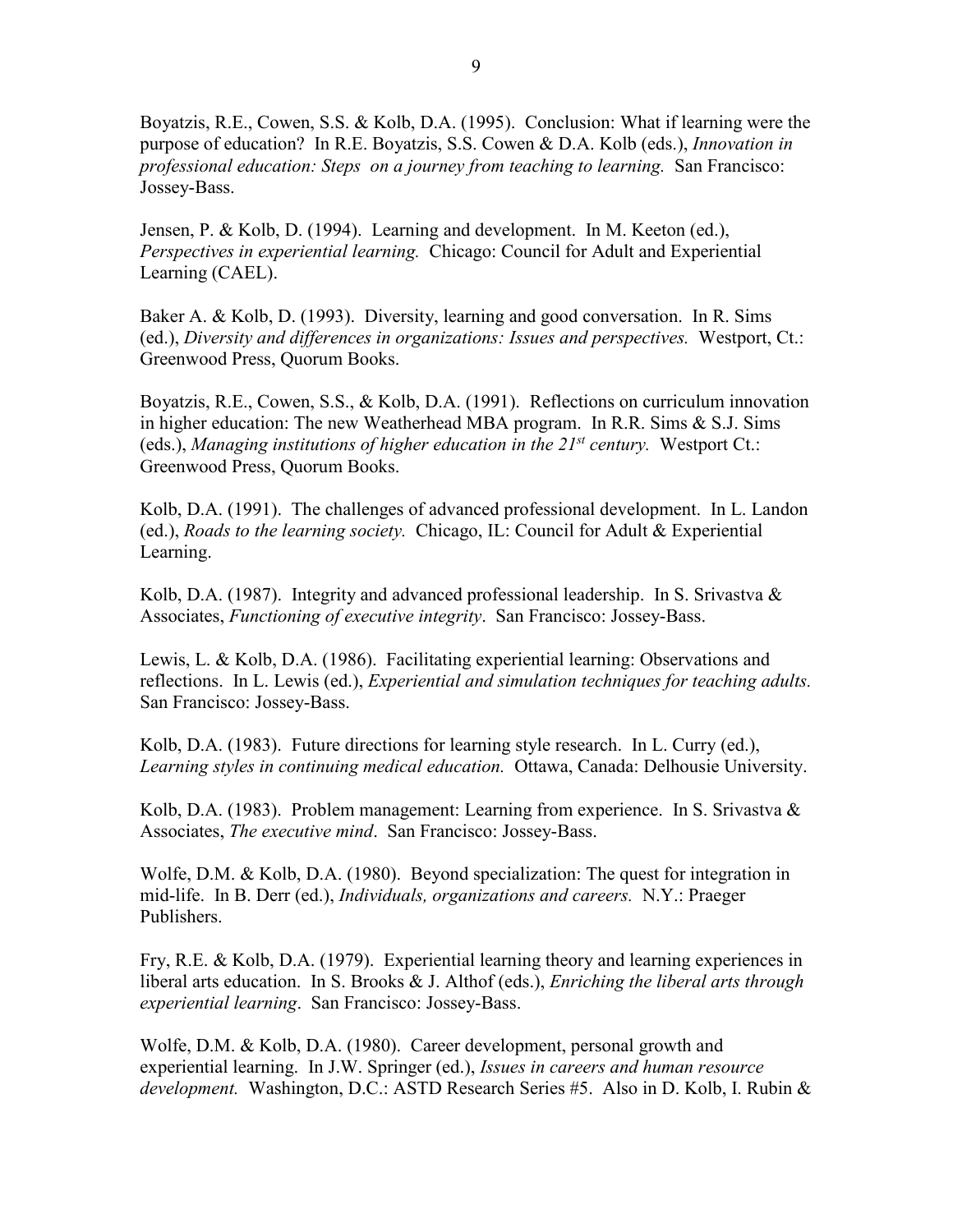J. McIntyre (eds.) (1984), *Organizational psychology: Readings on human behavior in organizations* (4<sup>th</sup> edition). Englewood Cliffs, N.J.: Prentice-Hall.

Kolb, D.A. (1981). Learning styles and disciplinary differences. In A. Chickering (ed.), *The modern American college*. San Francisco, CA: Jossey Bass

Kolb, D.A. & Plovnick, M. (1976). The experiential learning theory of career development. In J. VanMaanen (ed.), *New perspectives on organizational careers.* N.Y.: John Wiley & Sons.

Kolb, D.A. & Fry, R.E. (1975). Toward an applied theory of experiential learning. In C. Cooper (ed.), *Theories of group processes.* N.Y.: John Wiley & Sons.

Kolb, D.A. (1973). Changing achievement motivation. In W. Bennis, D. Berlew, E. Schein & F. Steele (eds.), *Interpersonal dynamics* (3<sup>rd</sup> edition). Homewood IL: Dorsey Press.

Katz, R. & Kolb, D.A. (1965). Challenge to grow: The outward bound approach. In R. Saxe (ed.), *Opening the schools: Alternative ways of learning.* Berkeley CA: McCutchan Publishing.

#### **Journal Articles**

Ilke Evin Gencel, Mustafa Erdogan, Alice Y. Kolb & David A. Kolb (2021) Rubric for Experiential Training. *International. Journal of Progressive Education*, Volume 17 Number 4.

Mensa Research Journal (2021) *The Experiential Learning Theory of Dr. David Kolb and Dr. Alice Kolb* 52(3) Mensa Foundation.org

Stock, K. L. & Kolb, D. A. (2021). The Experiencing Scale: An Experiential Learning Gauge of Engagement in Learning. *Experiential Learning & Teaching in Higher Education* ELTHE Volume 4.1 p1-21

Stock, K. L. & Kolb, D. A. (2021). Facilitating Deep Learning Through Equine-Assisted Experiential Learning. ORGANIZATION DEVELOPMENT REVIEW Vol. 53 No. 4: 38-43

Kolb, A. Y. & Kolb, D. A. (2018). 8 important things to know about the experiential learning cycle. *Australian Educational Leader 40(3): 8-14*

Peterson, K. and Kolb, D. A. 2018. Expanding Awareness and Contact through Experiential Learning. *Gestalt Review* Vol. 22, No. 2, SPECIAL ISSUE: Advances in a Gestalt Approach to Coaching, Consulting, and Organization Development. pp. 226-248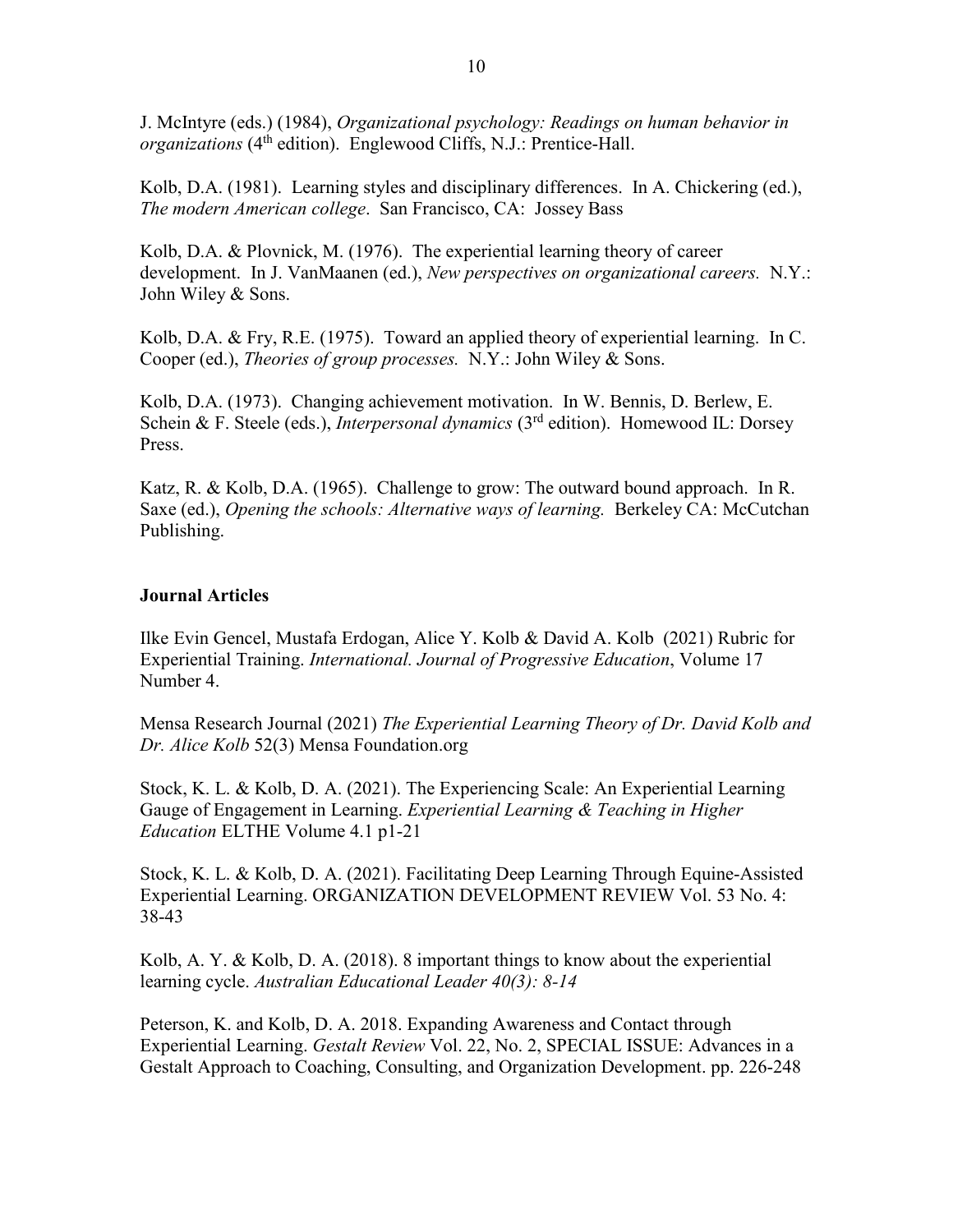Kolb, A. Y. & Kolb, D. A. (2017). Experiential Learning Theory as a Guide for Experiential Educators in Higher Education. *ELTHE: A Journal for Engaged Educators*,  $1(1): 7-44$ 

Stock, K. L. & Kolb, D. A. (2016) Equine assisted experiential learning. *Organization Development Practitioner.* 48(2): 43-47

Peterson, K., DeCato, L. & Kolb, D. A. (2015) Moving and learning: Expanding style and increasing flexibility. *Journal of Experiential Education.* 38(3): 228-244

Kolb, A. Y., Kolb, D. A., Passarelli, A. & Sharma, G. (2014). On becoming an experiential educator: The Educator Role Profile. *Simulation & Gaming.* 45(2): 204-235 DOI: 10.1177/1046878114534383

Kolb, D. A. (2014). My 36 years with CAEL: Personal observations on CAEL's contributions to the adult learning and research community. *CAEL Forum and News* p. 1-3

Baker, M. A., S. Robinson, J. S. & Kolb D. A. (2012). Aligning Kolb's Experiential Learning Theory with a Comprehensive Agricultural Education Model. Paper presented at the 2011 Southern Region AAAE conference and submitted to *Journal of Agricultural Education\**

Gemmell, R. M., Kolb, D. A., & Somers, A.(2012). *Individual learning style and learning flexibility: Mediated effects on entrepreneurial performance*. Babson College Entrepreneurship Research Conference, Fort Worth, TX.

Gemmell, R. M., Boland, R. J. & Kolb, D. A. (2011). The socio-cognitive dynamics of entrepreneurial ideation. *Entrepreneurship Theory and Practice.* September 2011 1-21 doi: 10.1111/j.1540-6520.2011.00486.x (2011 Distinguished Paper Award Decision Sciences Institute)

Gemmell, R. M., Kolb, D. A. & Somers, A. (2012). Entrepreneurial Innovation as a Learning System**.** Paper presented at the Academy of Management 2012 Conference.

Trinh, M. P. & Kolb, D. A. (2011).Eastern experiential learning: Eastern principles for learning wholeness*. Journal of Career Planning and Adult Development.* Special Issue "Recovering Craft: Holistic Work and Empowerment. William Charland, Guest Editor. 27(4): 29-36

Borredon, L, Deffayet, S., Baker, A. C. & Kolb, D. A. (2011). Enhancing deep learning: Lessons from the introduction of learning teams in management education in France. *Journal of Management Education.* 35(3): 324-350*\**

Kolb, A. Y. & Kolb, D. A. (2010). Learning to play, playing to learn : A case study of a ludic learning space. *Journal of Organizational Change Management*. 23(1): 26-50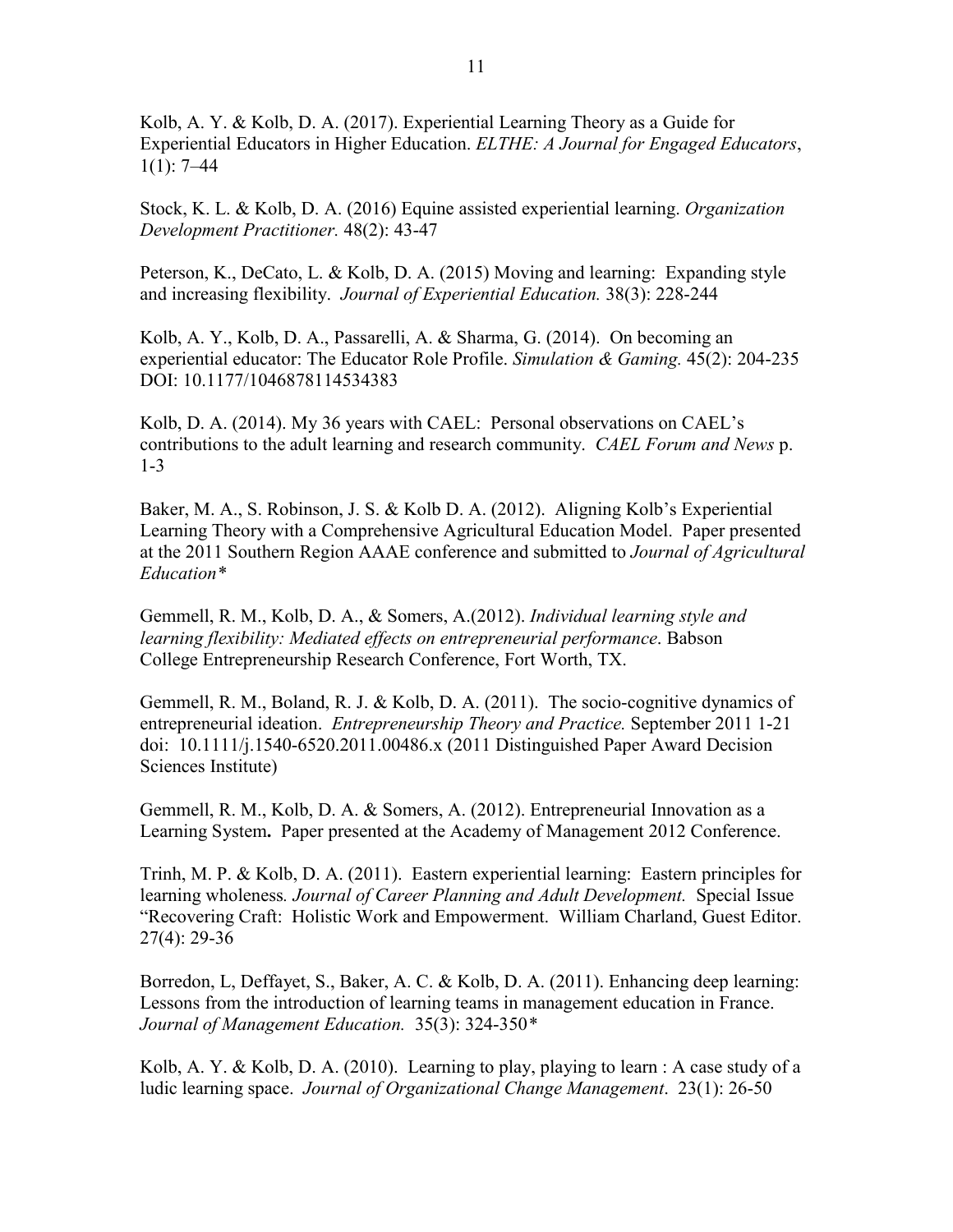Joy, S. & Kolb, D. A. (2009). Are there cultural differences in learning style? *International Journal of Intercultural Relations* 33(1):69-85

Kolb, A. Y. & Kolb, D. A. (2009). The learning way: Meta-cognitive aspects of experiential learning. *Simulation and Gaming: An Interdisciplinary Journal.* 40(3): 297-327

Yeganeh, B. & Kolb, D. A. (2009). Mindfulness and experiential learning. *OD Practitioner* 41(3):8-14 (Best paper of the year award.)

Kolb, A. Y. and Kolb, D. A. (2005). Learning styles and learning spaces: Enhancing experiential learning in higher education. *Academy of Management Learning and Education* 42 (3): 193-212

Adams, A. B., Kayes, D. C. and Kolb, D. A. (2005). Experiential learning in teams. *Simulation and Gaming: An Interdisciplinary Journal.* 36 (3) 330-354.

Adams, A. B., Kayes, D. C. and Kolb, D. A. (2005). Developing teams using Kolb's Team Learning Experience. *Simulation and Gaming: An Interdisciplinary Journal.* 36 (3): 355-363

Baker, A., Jensen, P., & Kolb, D. A. (2005). Conversation as experiential learning. *Management Learning.* 36 (4): 411-427

Mainemelis, C., Boyatzis, R., & Kolb, D. A. (2002). Learning styles and adaptive flexibility: Testing the experiential learning theory of development. *Management Learning* 33 (1): 5-33

Ballou, R., Bowers, D., Boyatzis, R., & Kolb, D. (1999, August). Fellowship in lifelong learning: An executive development program for advanced professionals. *Journal of Management Education*. 23 p. 338-354

Baker, A., Jensen, P. & Kolb, D.A. (1997). In conversation, transforming experience into learning. *Simulation and Gaming: An Interdisciplinary Journal.* 28(1): 6-12

Baker, A., Jensen, P. & Kolb, D.A. (1995, December). Promoting learning conversations: A new paradigm for the traditional conference format. *Convene*, pp. 97- 100.

Boyatzis, R.E. & Kolb, D.A. (1995, March-April). From learning styles to learning skills: The Executive Skills Profile. *Journal of Managerial Psychology, 11.*

Rainey, M.A., Hekelman, F.P., Galazka, S.S., & Kolb, D.A. (1993, February). The Executive Skills Profile: A method for assessing development needs among family medicine faculty. *Family Medicine.*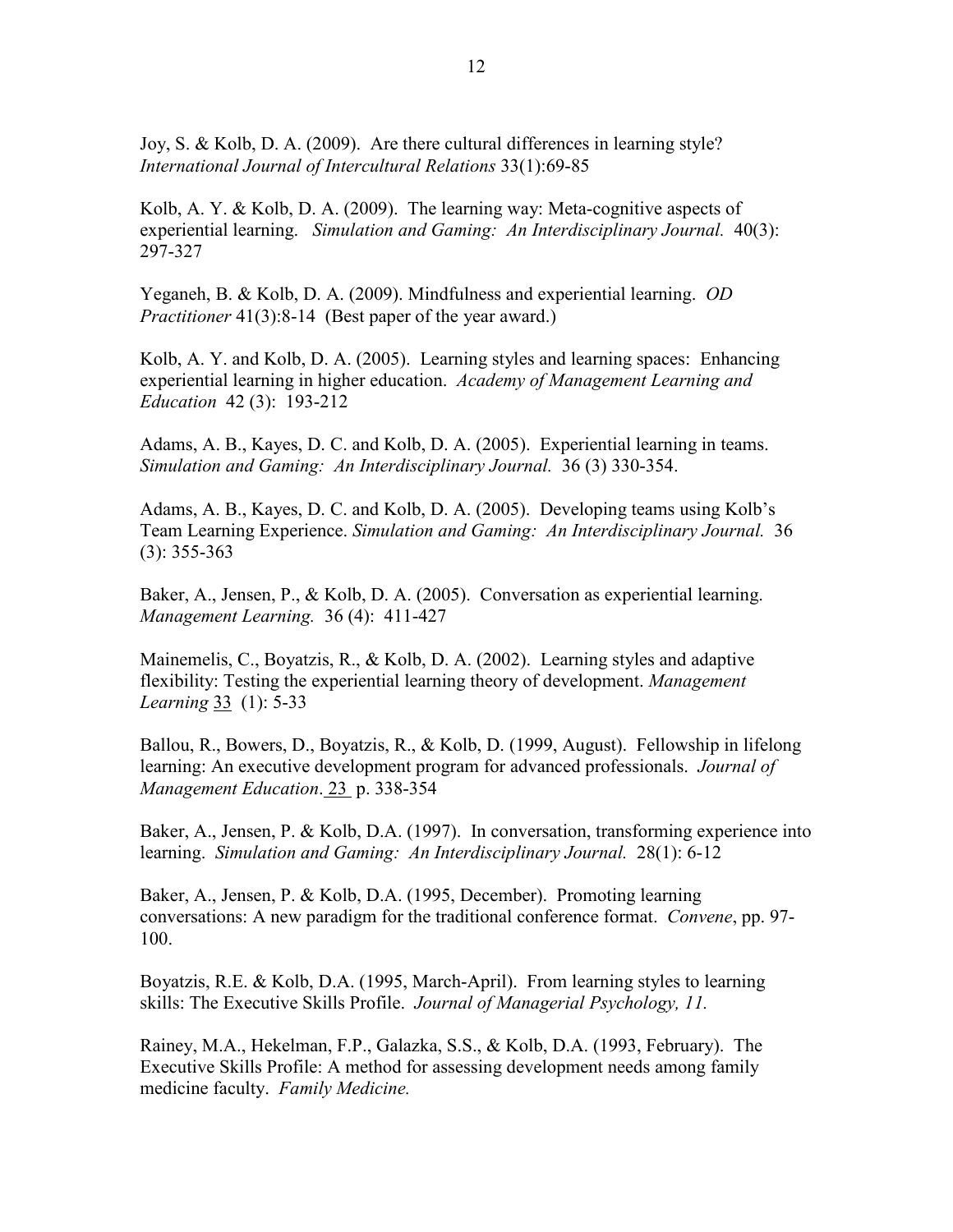Boyatzis, R.E., Cowen, S.S. & Kolb, D.A. (1992, Fall). Implementing curriculum innovation in higher education: Year One of the new Weatherhead MBA program. *Selections.*

Boyatzis, R.E., Cowen, S.S. & Kolb, D.A. (1991, Spring). Reflections on curriculum innovation in higher education: The new Weatherhead MBA program. *Selections.*

Boyatzis, R.E. & Kolb, D.A. (1997). Assessing individuality in learning: The Learning Skills Profile. *Educational Psychology, 11*(3-4), 279-295.

Kolb, D.A., Lublin, S., Spoth, J., & Baker, R. (1986). Strategic management development: Using experiential learning theory to assess and develop managerial competencies. *Journal of Management Development, 5*(3), 13-24.

Kolb, D.A. (1981). Experiential learning theory and the Learning Style Inventory: A reply to Freedman and Stumpf. *The Academy of Management Review, 6,* 289-296.

Kolb, D.A. (1976, Spring). Management and the learning process. *California Management Review.*

Kolb, D. (1975, December). Review of *Organizational behavior and management* by Tosi & Hamner in *Administrative Science Quarterly*, 650.

Kolb, D. & Frohman, A. (1970, Fall). An organization development approach to consulting. *Sloan Management Review*, *12*, 51-65.

Kolb, D.A. & Boyatzis, R.E. (1970). Goal setting and self-directed behavior change. *Human Relations, 23*, 439-457.

Kolb, D.A & Boyatzis, R.E. (1970). On the dynamics of the helping relationship. *Journal of Applied Behavioral Science, 66*, 267-290.

Kolb, D.A., Rubin, I., McIntyre, J. & Farris, G. (1969, Fall). Individuals and organizations: The process of joining up. *New York Educational Opportunities Forum.*

Boyatzis, R.E., Kolb, D.A., & Taylor, D. 91969). Entrepreneurship in the inner city: A case study of organizational development. *Educational Opportunities Forum, 1*(4), 109- 124.

Winter, S., Griffith, J., & Kolb, D.A. (1968). The capacity for self-direction. *Journal of Applied Behavioral Science, 4*, 453-471.

Kolb, D.A., Winter, S., & Berlew, D. (1968). Two studies on self-directed change. *Journal of Consulting Psychology, 4*, 453-471.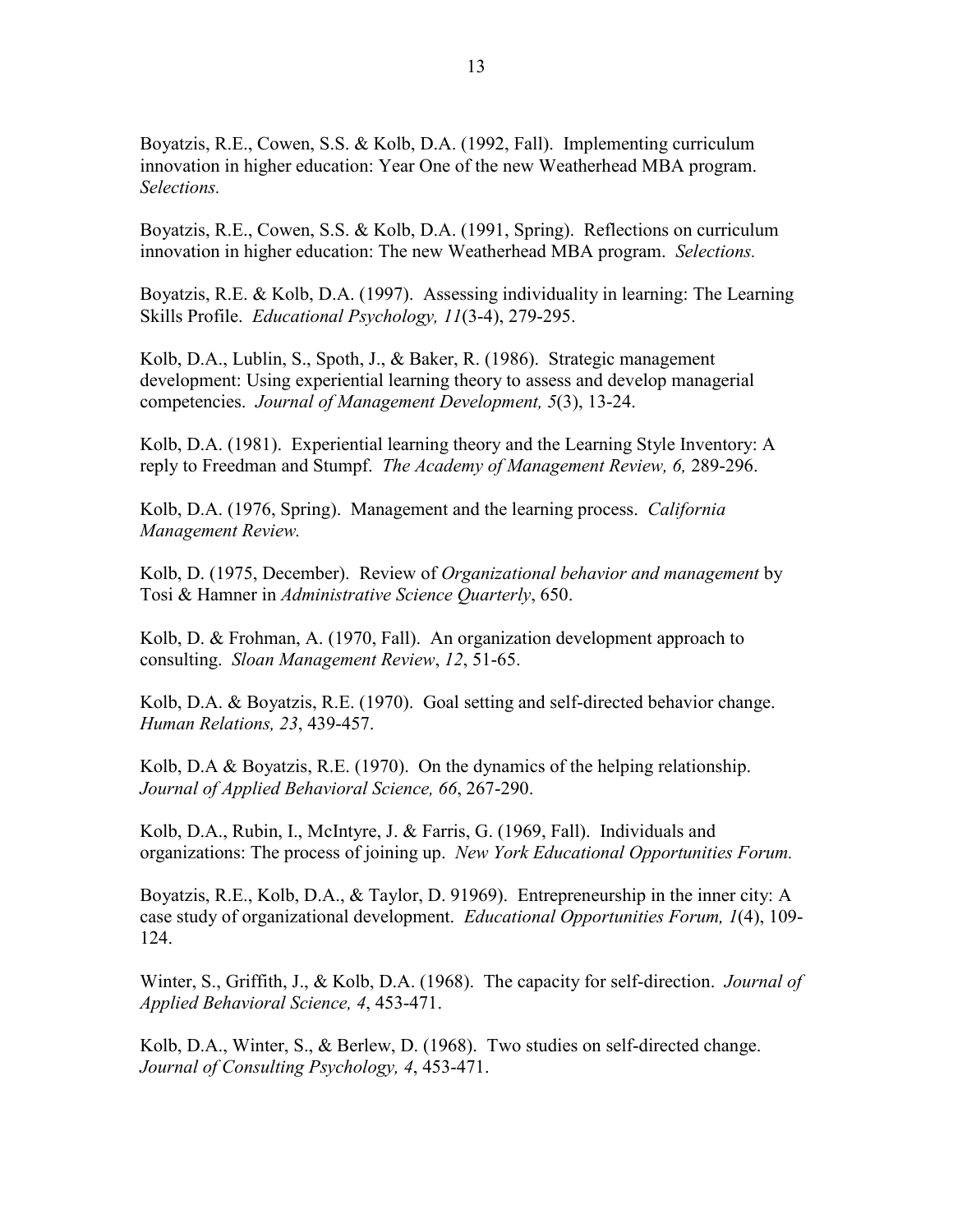Kolb, D.A. (1965, December). Achievement motivation training for under-achieving high school boys. *Journal of Personality and Social Psychology*, 157-175.

Schwitzgebel, R. & Kolb, D.A. (1964). Inducing behavior change in adolescent delinquents. *Behavior Research and Therapy, 1*, 797-304.

#### **Published Interviews**

Kolb, A. Y. & Kolb, D. A. (2018). AEL Interview. *Australian Educational Leader 40(2): 22-26*

Collier, A. (2012). Interview with David Kolb. *AFS Intercultural Link* | V 3 - I 4 p10-11

Delahoussaye, M. (2002). Is it time to let learning styles come in? *Training and Development. May p28-36*

Kolb, D.A. (1998). Experiential learning: From discourse model to conversation. Interview with David Kolb. *Lifelong learning in Europe*. Vol. III, pp. 148-153.

McDonnell, T. (1994, Spring). A conversation with David Kolb. *CAEL Forum and News.*

Bray, S., Clark, C., Hunt, D. & Kolb, D. (1992, October). Dialogue on the spirit of renewal and the renewing organization. *Orbit.*

Hohn, H. (1992, November). Education is about almost everything—except learning. *Liaison 1*(2).

Murrell, P. (1992). Diversity and learning theory. *The National Teaching and Learning Forum.*

### **Unpublished Technical Reports**

Kolb, A. Y. & Kolb, D. A. (2021). Experiential Learning Theory Bibliography: Volume 1—1971-2005. Kaunakakai, HI: Experience Based Learning Systems [www.learningfromexperience.com](http://www.learningfromexperience.com/)

Kolb, A. Y. & Kolb, D. A. (2021). Experiential Learning Theory Bibliography: Volume 2—2006-2010. Kaunakakai, HI: Experience Based Learning Systems [www.learningfromexperience.com](http://www.learningfromexperience.com/)

Kolb, A. Y. & Kolb, D. A. (2021). Experiential Learning Theory Bibliography: Volume 3—2011-2012. Kaunakakai, HI: Experience Based Learning Systems [www.learningfromexperience.com](http://www.learningfromexperience.com/)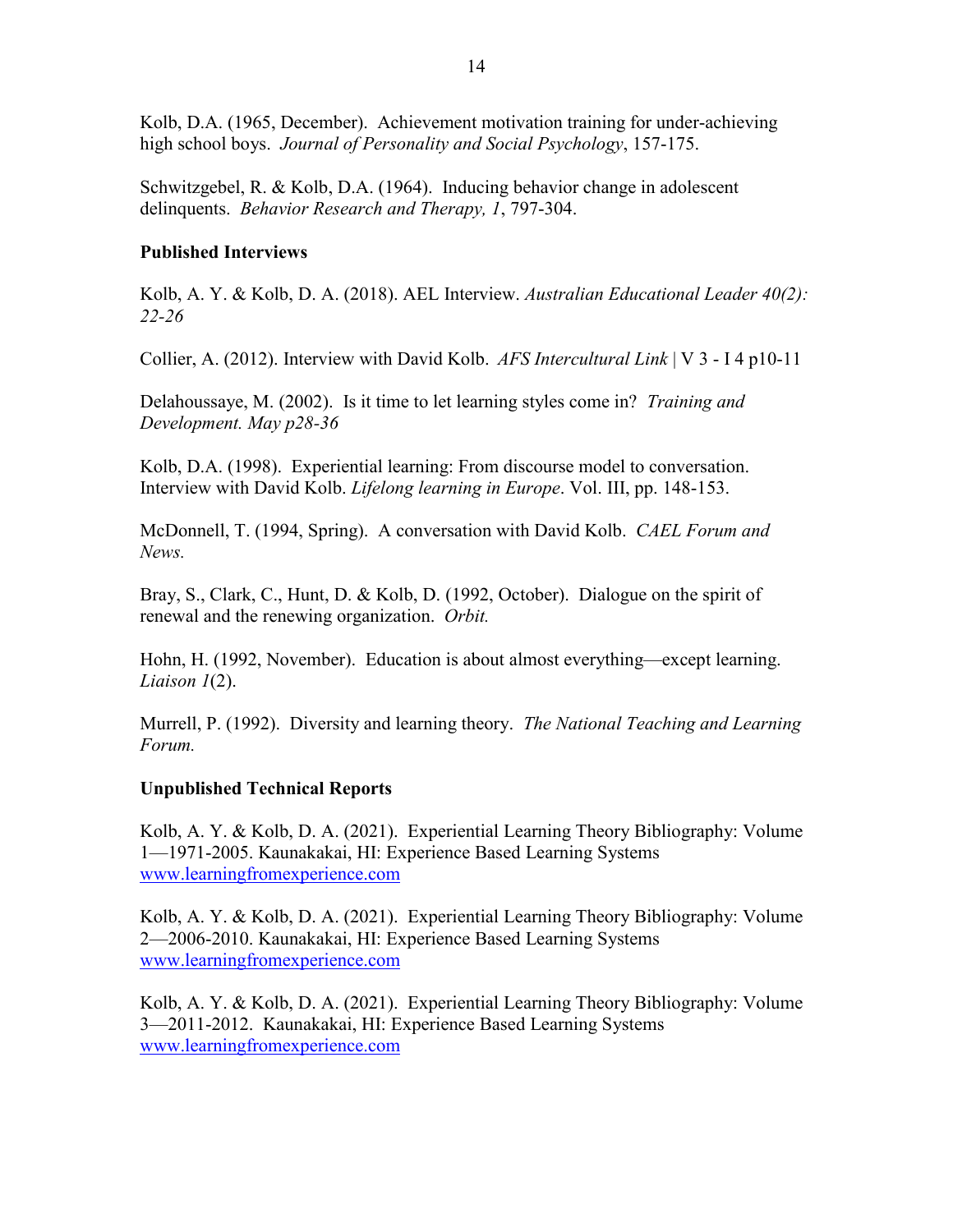Kolb, A. Y. & Kolb, D. A. (2021). Experiential Learning Theory Bibliography: Volume 4—2013-2015. Kaunakakai, HI: Experience Based Learning Systems [www.learningfromexperience.com](http://www.learningfromexperience.com/)

Kolb, A. Y. & Kolb, D. A. (2021). Experiential Learning Theory Bibliography Volume 5 2015-2016

Kolb, A. Y. & Kolb, D. A. (2021). Experiential Learning Theory Bibliography Volume 6 2017 – 2018

Kolb, A. Y. & Kolb, D. A. (2021). Experiential Learning Theory Bibliography Volume 7 2019 - 2021

Gazmararian, J. A., Carbone, E., Newsome, K., Elon, L., Nieuwoudt, S., Jacobson, K. & Kolb, D. A. (2007). Using Learning Style Information to Tailor Physical Activity. Working Paper, Department of Organizational Behavior, Case Western Reserve University.

Pathi, V., Manning, M. & Kolb, D. A. (1989). *Forced choice measures: Some issues in the use of pair comparison and rank ordering formats.* Unpublished Working paper Department of Organizational Behavior, CWRU.

Wolfe, D. M. & Kolb, D. A. (1982). Learning processes in adult development: A study of cognitive and social factors in mid-life transition. Final report to the Spencer Foundation.

Kolb, D. A. (1973). Toward a typology of learning styles and learning environments: An investigation of the impact of learning styles and discipline demands on the academic performance, social adaptation and career choices of MIT seniors. Sloan Working Paper #688-73, MIT.

Kolb, D.A., Rubin, I., & Schein, E. (1972). The freshman integration research project: A summary report. Sloan School of Management, MIT.

Kolb, D.A. (1971, Spring). A cybernetic model of human change and growth. Sloan Working Paper #52-671, MIT.

Kolb, D.A., Rubin, I., & McIntyre, J. (1961). A self-directed experiential learning course for organizational psychology. Paper delivered at American Psychological Association Meeting, Sloan Working Paper #394-69, MIT.

Boyatzis, R. & Kolb, D.A. (1969). Feedback and self-directed behavior change. Sloan Working Paper #394-69, MIT.

#### **Tests and Educational Materials**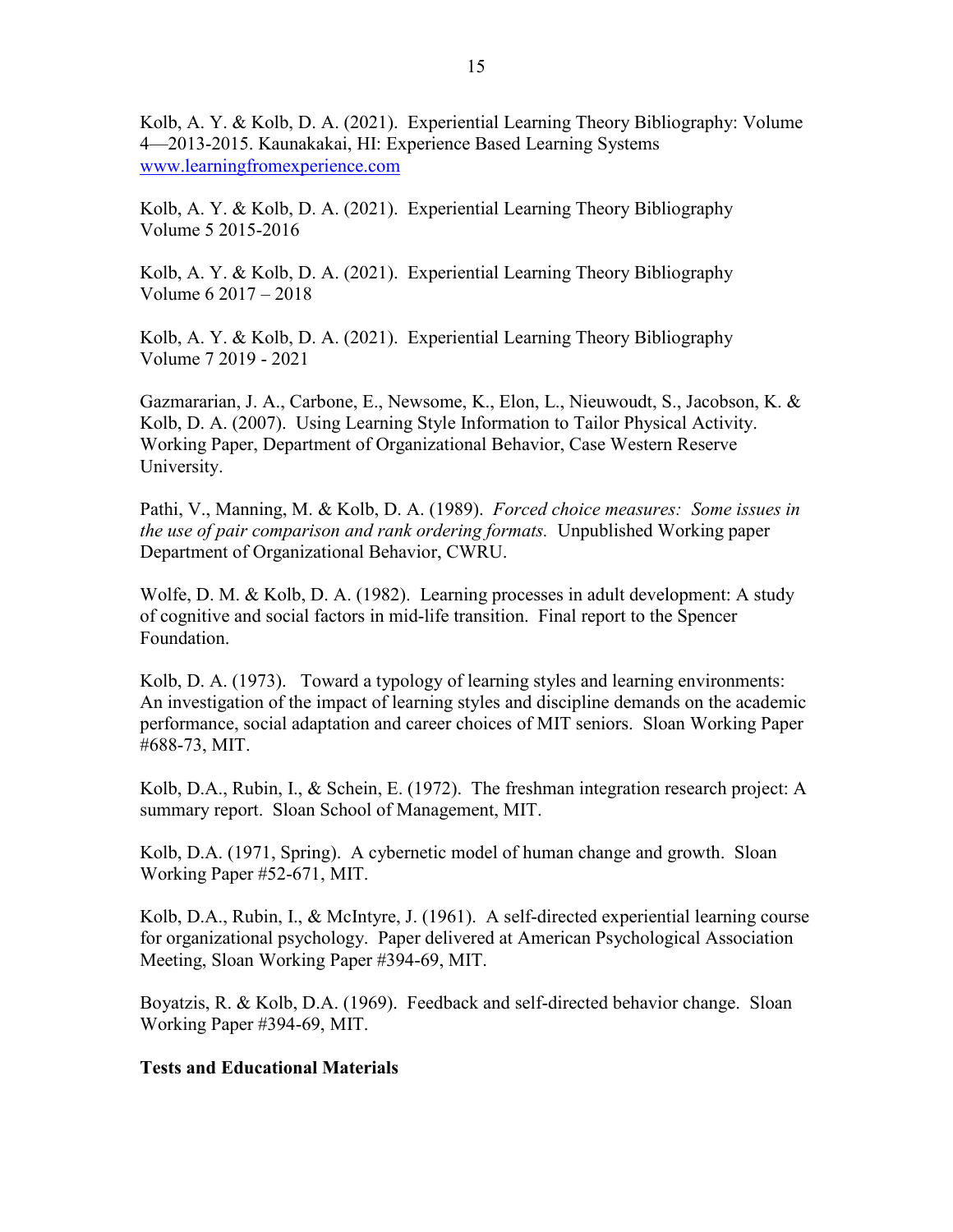Kolb, A. Y. & Kolb, D. A. (2021). *The Kolb Experiential Learning Profile*. Kaunakakai, HI: Experience Based Learning Systems [www.learningfromexperience.com](http://www.learningfromexperience.com/)

Kolb, D. A. & Peterson, K. (2019). *The Team Learning Report.* Experience Based Learning Systems, LLC and Institute for Experiential Learning, LLC.

Kolb, A. Y. & Kolb, D. A. (2013). *The Kolb Educator Role Profile*. Kaunakakai, HI: Experience Based Learning Systems [www.learningfromexperience.com](http://www.learningfromexperience.com/)

Kolb, A. Y. & Kolb, D. A. (2013). *The Kolb Learning Style Inventory Version 3.2* [www.haygroup.com/leadershipandtalentondemand.](http://www.haygroup.com/leadershipandtalentondemand)

Kolb, A. Y. & Kolb, D. A. (2011). *The Kolb Learning Style Inventory Version 4.0* Hay Resources Direc[twww.haygroup.com/leadershipandtalentondemand.](http://www.haygroup.com/leadershipandtalentondemand)

Kolb, D. A. (2000). Facilitator's guide to learning. TRG Hay/McBer, Training Resources Group. [www.haygroup.com/leadershipandtalentondemand](http://www.haygroup.com/leadershipandtalentondemand)

Kolb, D. A. (2005). *Learning Style Inventory Version 3.1* Hay Resources Direct [www.haygroup.com/leadershipandtalentondemand](http://www.haygroup.com/leadershipandtalentondemand)

Boyatzis, R.E. & Kolb, D.A. (1992). *The Learning Skills Profile*. [www.haygroup.com/leadershipandtalentondemand](http://www.haygroup.com/leadershipandtalentondemand)

Smith, D. & Kolb, D.A. (1986). *A user's guide for the Learning Style Inventory: A manual for teachers and trainers*. Boston: McBer & Co.

Kolb, D.A. (1981, Revised). *The Learning Style Inventory technical manual.* Boston: McBer & Co. (prior editions: 1976, 1978).

Kolb, D.A. (1984). *The Adaptive Style Inventory*. Boston: McBer & Co.

Kolb, D.A. (1984). *The Adaptive Style Inventory: Self-scoring instructions and interpretation booklet*. Boston: McBer & Co.

Kolb, D.A. & Baker, R. (1984). *Problem Management Survey*. Boston: McBer & Co.

Kolb, D.A. & Baker, R. (1984). *Personal Learning Guide.* Boston: McBer & Co.

Baker, R. & Kolb, D.A. (1984). *The Stuck Truck: An exercise in learning and problem solving.* Boston: McBer & Co. (plus Leader Notes).

Kolb, D.A., Baker, R., & Spoth, J. (1984). *Cardiontrics,Inc.: An exercise in problem management.*

Baker, R. & Kolb, D.A. (1981). *Effective problem solving.* Dallas TX: R. Baker & Co.